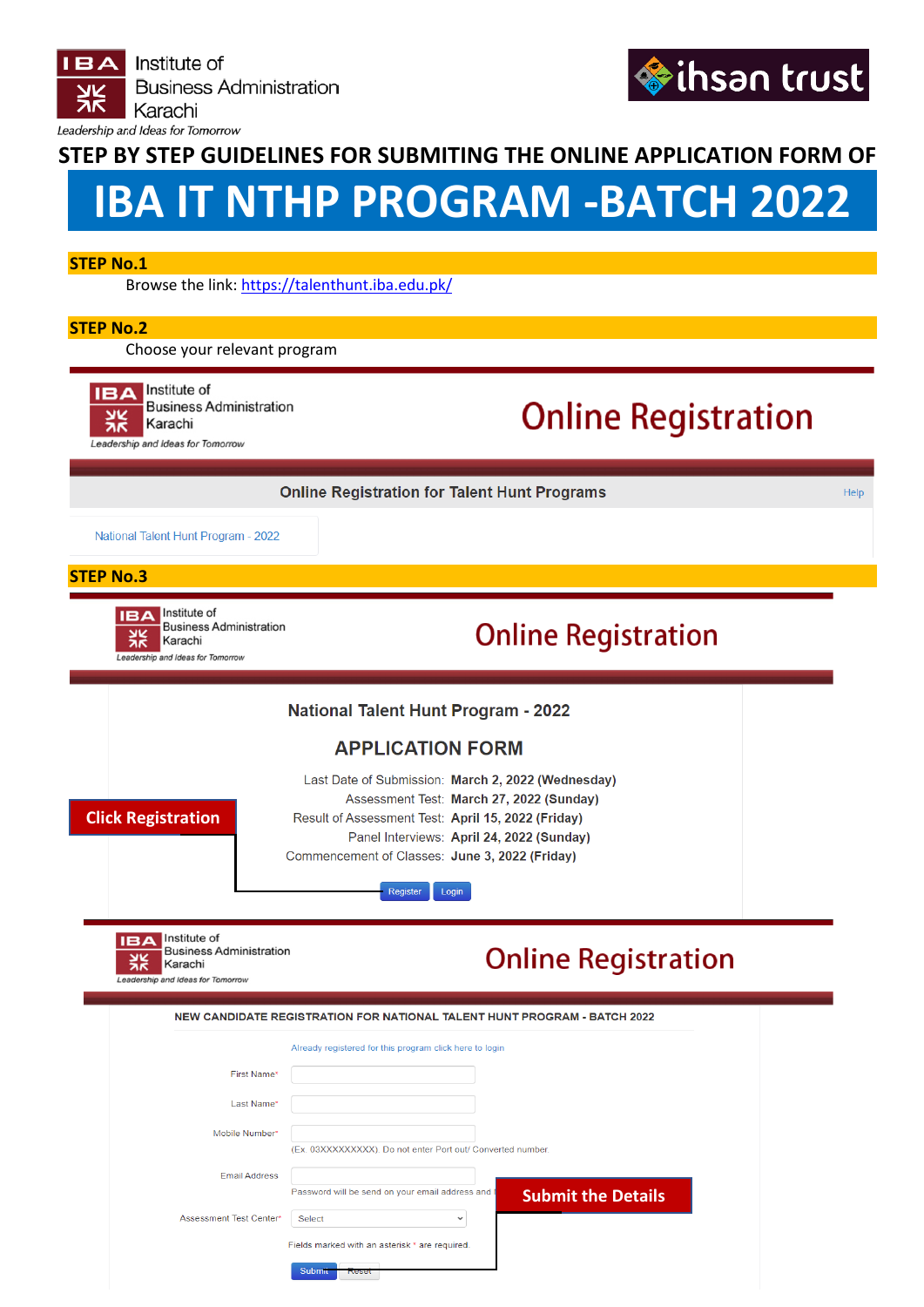Find given below email in your EMAIL INBOX/ SPAM and Check SMS (to be received on the registered no.)

Dear Candidate, your login ID is mobile No. and password is **khx6e745u3w\$**. For an online form of **NTHP-2022**. You have to fill up the remaining part of application form by using the LOGIN ID & PASSWORD. Keep This ID & Password saved with you for future usage.

**It contains Unique Login ID and Password** 

| <b>STEP No. 5:</b>                                                                                                                                                                                                                                                                                                                                                                                                                                                                                                                                                                                                                                                                                                                                                                                             |                                                                                         |                                             |                                       |                                       |  |
|----------------------------------------------------------------------------------------------------------------------------------------------------------------------------------------------------------------------------------------------------------------------------------------------------------------------------------------------------------------------------------------------------------------------------------------------------------------------------------------------------------------------------------------------------------------------------------------------------------------------------------------------------------------------------------------------------------------------------------------------------------------------------------------------------------------|-----------------------------------------------------------------------------------------|---------------------------------------------|---------------------------------------|---------------------------------------|--|
| Institute of<br>18 A<br><b>Business Administration</b><br>Karachi<br>Leadership and Ideas for Tomorrow                                                                                                                                                                                                                                                                                                                                                                                                                                                                                                                                                                                                                                                                                                         |                                                                                         |                                             | <b>Online Registration</b>            |                                       |  |
|                                                                                                                                                                                                                                                                                                                                                                                                                                                                                                                                                                                                                                                                                                                                                                                                                | Candidate Login for National Talent Hunt Program - 2022                                 |                                             | <b>Put the Login ID and Password</b>  |                                       |  |
|                                                                                                                                                                                                                                                                                                                                                                                                                                                                                                                                                                                                                                                                                                                                                                                                                |                                                                                         |                                             | received by email / SMS               |                                       |  |
| Email Address/ Mobile No.                                                                                                                                                                                                                                                                                                                                                                                                                                                                                                                                                                                                                                                                                                                                                                                      | Enter your email address or mobile no.                                                  |                                             |                                       |                                       |  |
| Password                                                                                                                                                                                                                                                                                                                                                                                                                                                                                                                                                                                                                                                                                                                                                                                                       | Enter your password                                                                     |                                             |                                       |                                       |  |
|                                                                                                                                                                                                                                                                                                                                                                                                                                                                                                                                                                                                                                                                                                                                                                                                                | Reset<br>Login                                                                          |                                             |                                       |                                       |  |
|                                                                                                                                                                                                                                                                                                                                                                                                                                                                                                                                                                                                                                                                                                                                                                                                                | <b>New Candidate Registration</b>                                                       |                                             |                                       |                                       |  |
| <b>Step No.6:</b>                                                                                                                                                                                                                                                                                                                                                                                                                                                                                                                                                                                                                                                                                                                                                                                              |                                                                                         |                                             |                                       |                                       |  |
| <b>Section B</b><br><b>Section A</b>                                                                                                                                                                                                                                                                                                                                                                                                                                                                                                                                                                                                                                                                                                                                                                           | <b>Section D</b><br><b>Section C</b>                                                    | <b>Section E</b>                            | <b>Preview</b>                        | <b>Finalize</b>                       |  |
| <b>Personal Details</b><br><b>Educational Details</b>                                                                                                                                                                                                                                                                                                                                                                                                                                                                                                                                                                                                                                                                                                                                                          | <b>Family Information</b><br>Income/Expenditure                                         | <b>More Information</b>                     | <b>Form Preview</b>                   | Undertaking                           |  |
|                                                                                                                                                                                                                                                                                                                                                                                                                                                                                                                                                                                                                                                                                                                                                                                                                | Submit the details in all the sections                                                  |                                             |                                       |                                       |  |
| <b>Step No.7:</b>                                                                                                                                                                                                                                                                                                                                                                                                                                                                                                                                                                                                                                                                                                                                                                                              |                                                                                         |                                             |                                       |                                       |  |
|                                                                                                                                                                                                                                                                                                                                                                                                                                                                                                                                                                                                                                                                                                                                                                                                                |                                                                                         |                                             |                                       |                                       |  |
| <b>Section A</b><br><b>Section B</b><br><b>Personal Details</b><br><b>Educational Details</b>                                                                                                                                                                                                                                                                                                                                                                                                                                                                                                                                                                                                                                                                                                                  | <b>Section C</b><br><b>Section D</b><br><b>Family Information</b><br>Income/Expenditure | <b>Section E</b><br><b>More Information</b> | <b>Preview</b><br><b>Form Preview</b> | <b>Finalize</b><br><b>Undertaking</b> |  |
| <b>Undertaking</b>                                                                                                                                                                                                                                                                                                                                                                                                                                                                                                                                                                                                                                                                                                                                                                                             |                                                                                         |                                             |                                       |                                       |  |
| 1. The information given in this application is true to the best of my knowledge and I understand that any incorrect information will<br>result in the cancellation of this application. Further, If any information given in this application is found incorrect or false after<br>selection in the IBA IT National Talent Hunt Program- Batch 2022.<br>* The admission of the Applicant in orientation training will be cancelled.<br>* Student will also be disqualified for applying for any further scholarship.<br>2. We do hereby give our consent and permit a bonafide employee of IBA carrying authority letter to visit the residential / other<br>location mentioned as part of our particulars for the purpose of physical verification of information provided by me in the<br>application form. |                                                                                         |                                             |                                       |                                       |  |
| $\Box$ I Agree                                                                                                                                                                                                                                                                                                                                                                                                                                                                                                                                                                                                                                                                                                                                                                                                 |                                                                                         |                                             |                                       |                                       |  |
|                                                                                                                                                                                                                                                                                                                                                                                                                                                                                                                                                                                                                                                                                                                                                                                                                |                                                                                         | <b>Read the undertaking &amp;</b>           |                                       |                                       |  |
|                                                                                                                                                                                                                                                                                                                                                                                                                                                                                                                                                                                                                                                                                                                                                                                                                |                                                                                         | <b>Mark Agree,</b><br><b>Click; Submit</b>  |                                       |                                       |  |
|                                                                                                                                                                                                                                                                                                                                                                                                                                                                                                                                                                                                                                                                                                                                                                                                                |                                                                                         |                                             |                                       |                                       |  |
|                                                                                                                                                                                                                                                                                                                                                                                                                                                                                                                                                                                                                                                                                                                                                                                                                |                                                                                         |                                             |                                       |                                       |  |
|                                                                                                                                                                                                                                                                                                                                                                                                                                                                                                                                                                                                                                                                                                                                                                                                                |                                                                                         |                                             |                                       |                                       |  |